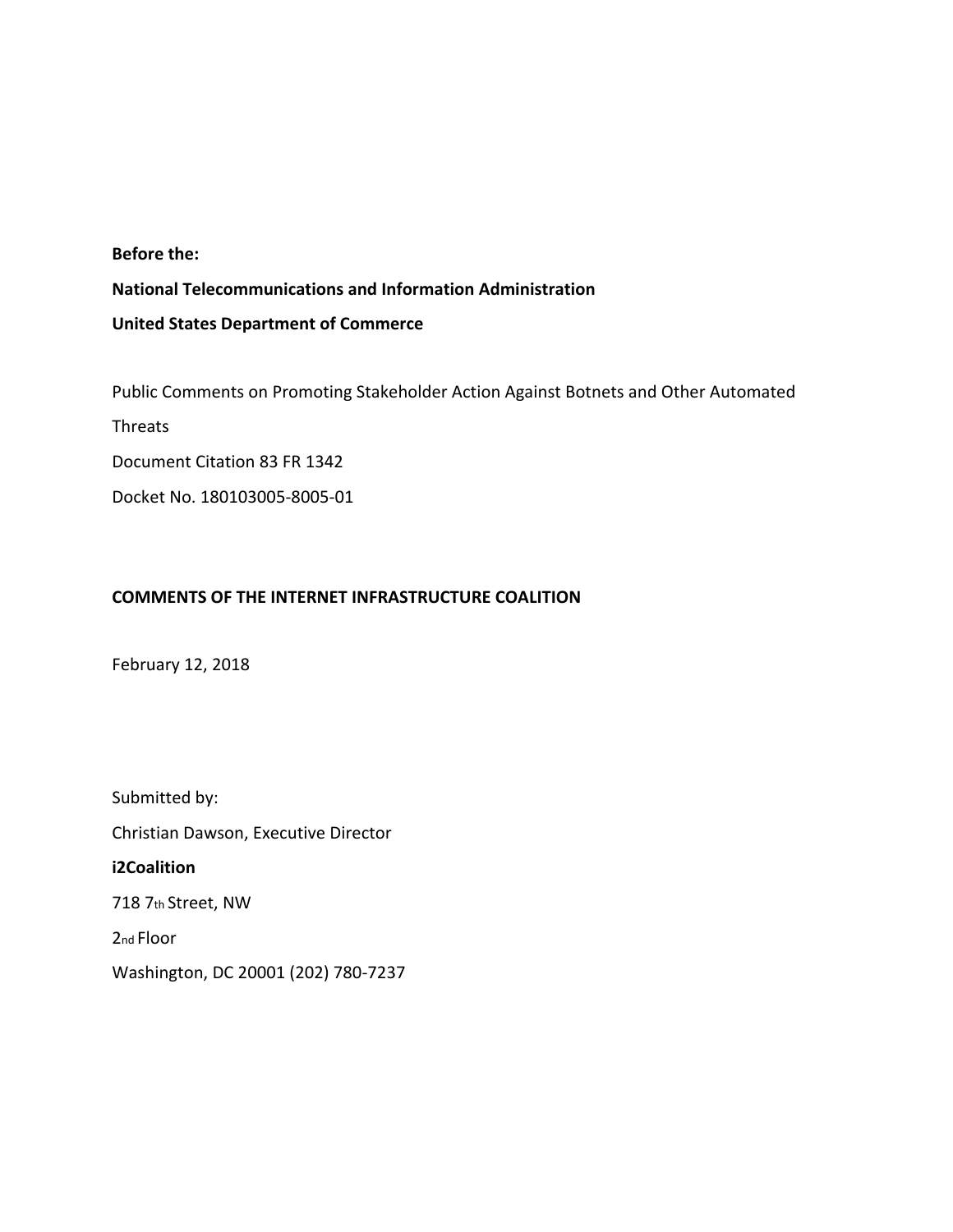#### I. **INTRODUCTION**

Thank you for the opportunity to present our comments regarding the National Telecommunications and Information Administration's (NTIA) "Request for Comments on Promoting Stakeholder Action Against Botnets and Other Automated Threats."

The Internet Infrastructure Coalition (i2Coalition) was founded in 2012 by a diverse group of Internet infrastructure companies to be an effective advocate for those entities that provide the services necessary for the Internet to function and help keep the Internet open, free, and secure. Since our founding, we have made great strides on initiatives that affect our industry and the Internet as a whole—including on issues regarding online threats—and have grown to become the leading voice for the Internet infrastructure community and relevant stakeholders.

Our 90-plus members include web hosting companies, data centers, domain registrars, security companies, software vendors, and other infrastructure-related businesses. Our members range in size from household names such as Google and GoDaddy to small businesses such as HandyNetworks, based in Colorado, and Open Spectrum Inc., based in North Carolina.

#### II. **GENERAL FEEDBACK**

We are thankful that NTIA took a thoughtful approach to how they document a path forward on botnet recommendations. While botnets present a concern for the federal government, and a threat to the Internet's infrastructure, we believe that this draft acknowledges that abuse is a problem that will never actually be "solved," only mitigated. We strongly believe that only a global, adaptive, market-driven process for mitigation will ultimately be effective. Our ecosystem has natural incentives to continually improve security, and we are doing so. This draft seems to trust the natural evolution of the market, and looks for ways that the federal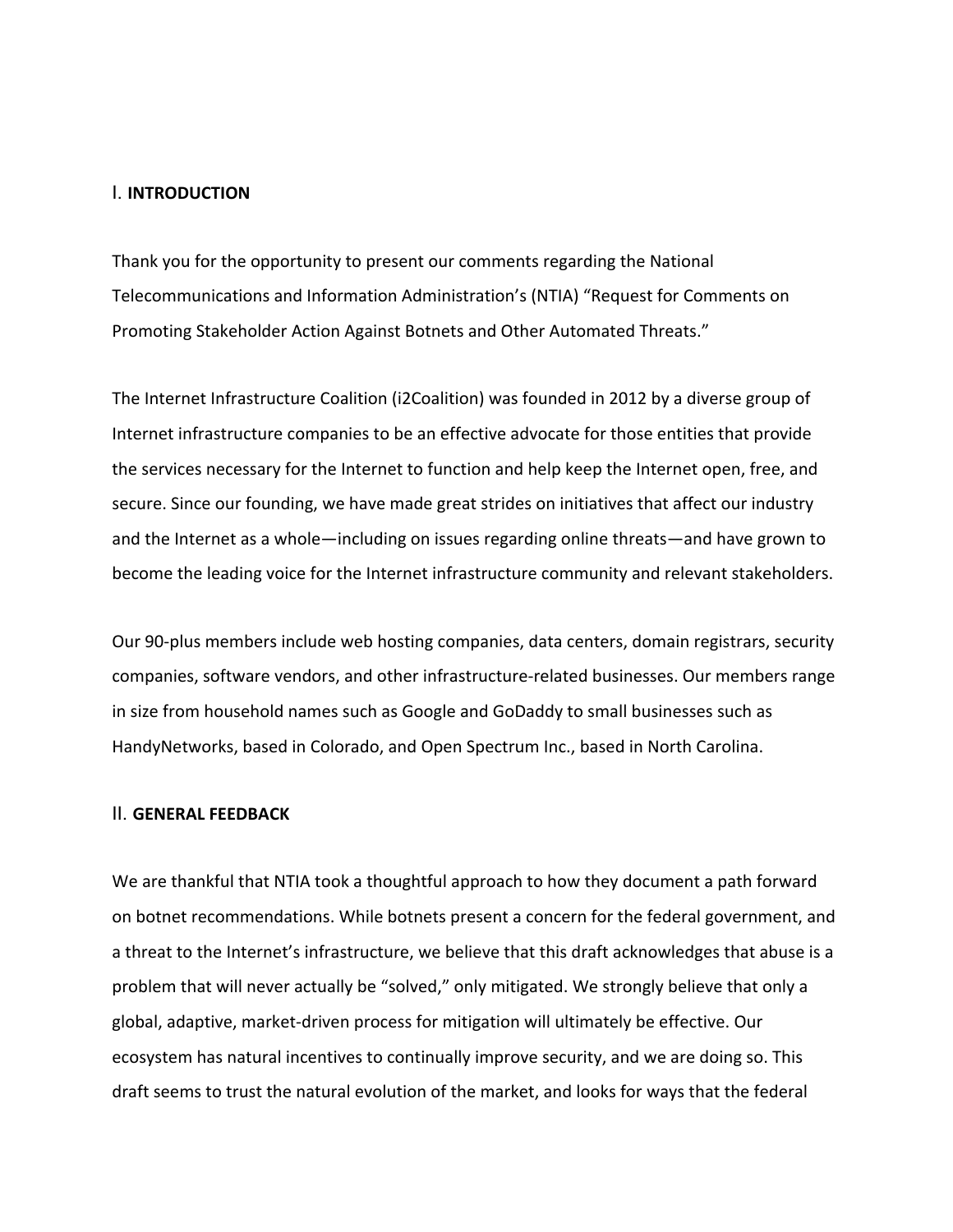government can engage industry in its efforts to minimize the threat landscape throughout the ecosystem, but also at the governmental level.

We feel the federal government should continue to play the role of facilitator and educator. From a practical perspective, departments and agencies have extensive contacts and networks to access and promote collaboration, like with this very report. Government can urge fora, events to share information and moderate discussions about solution development among industry participants. Education will help throughout the process - from publicizing collaboration workshops and publishing best practices and finalized solutions.

### III. **IDENTIFICATION OF CONCERNS**

- a. **Monoliths** The Internet infrastructure community's most significant concern is that certain terms used throughout the document are so broad, and not defined within the document, to the point that it is difficult to point to tangible next steps. The terms "government," "cybersecurity community," and "industry" are very broad monoliths. Without further narrowing, we question how the engagements requested can be effectively actionable.
- b. **"Should" -** The extremely broad terminology used to describe stakeholders is particularly problematic when coupled with the fact that Section III of the document, Goals & Actions, employs liberal use of the imperative "should" when pointing out how these broad entities are to resolve future issues. Somehow, the document must find resolution to the core issue that broad monoliths are practically unable to take on narrow imperatives. As such, the document either needs to better define the term "should," or it needs to be more specific about who needs to engage with whom.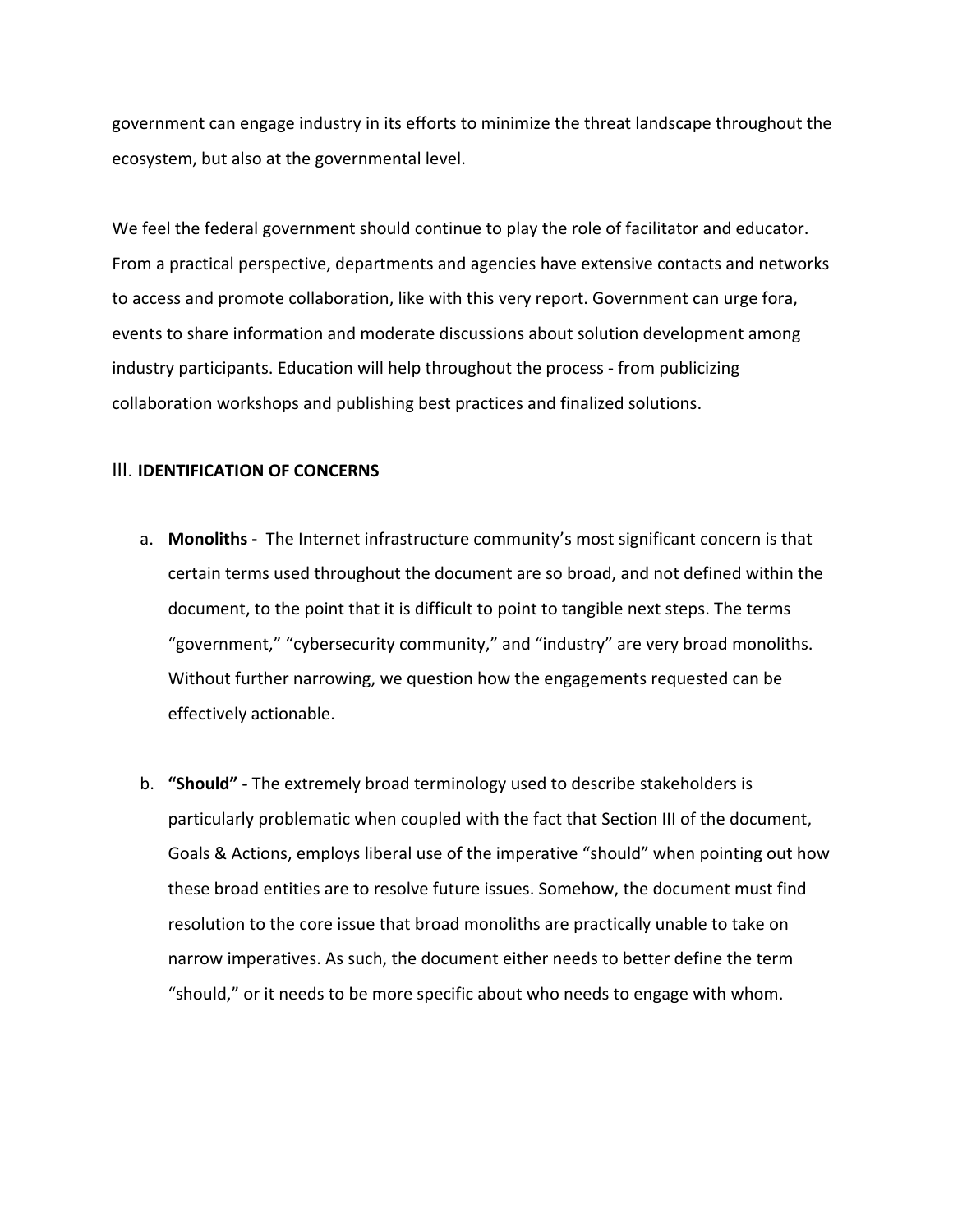c. **"Information Sharing" -** In one specific area, a lack of clarity in defining terms might lead industry into a particularly difficult mismatch of what expectations are versus what can realistically be done. The term "Information Sharing" needs to be be better defined. Contextually, we may even suggest "Incident Reporting" as a better alternative, that more accurately reflects the scope of the information.

It is important to note that there is a great deal of business risk inherent in any type of information sharing, either among corporations or with governments. Privacy violations are only one of many concerns. Strategic, narrow, relationship-driven information sharing programs do exist within industry, but there are practical reasons why global, holistic venues have not been developed to institutionalize that throughout industry. Additionally, the provision of data should be highly controlled with organizations disseminating to parties, e.g., law enforcement, rather than data being pulled from organizations.

Certainly more can be done among trusted parties through targeted programs, but their scope needs to be narrow and purpose built. Moreover, a secure venue needs to be determined, and clearly articulated fields of data defined before any broad sharing could ever be accomplished. Finally, the cost of this effort must also be considered. The sharing venue must be streamlined to encourage and accommodate participation from organizations large and small.

- d. **Centralization As A Threat** With the increase in centralization of data, cloud-based service offerings and the vast Software As A Service (SaaS) sector also warrant consideration for the scope of this analysis.
- e. **Global, Diverse Scope -** It is important to acknowledge that botnets are a global issue, and that no solution will be effective if only U.S. industry players are at the table.